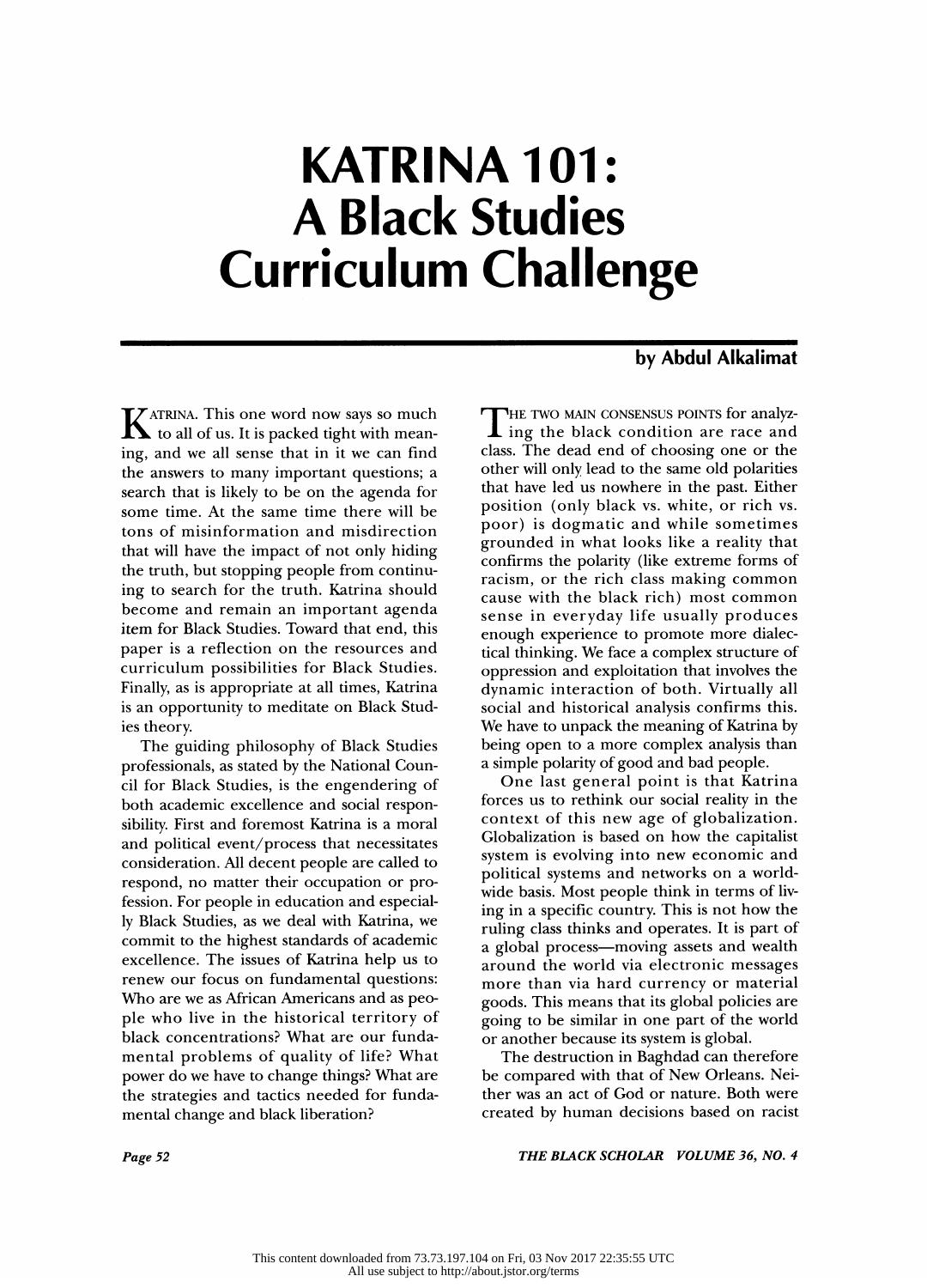design to liquidate large numbers of people in the interests of the corporations who are gaining billions from these great human tragedies. In both instances oil is the issue. Black people are being liquidated just as Muslims are being liquidated. Billions are being quickly allocated via no bid contracts to the same cronies of the leading officials of the Bush White House. And lies are told as public policy, and then repeated endlessly by the less than critical media.

NOTHER WAY that globalization comes in  $\Lambda$  here is the price of labor. The US rul ing class has determined that they have a global work force, and contracts go to the lowest bidder for the price of labor. Even poor black labor in New Orleans is priced too high, so they have imported the new immi grant group, cheap Latino labor. Before Kat rina, Latinos were 3 percent of the work force in New Orleans, now they are about 20 per cent. Nearly half of the current clean-up and restoration work force is Latino. Now it's no luxury ride for these workers either, as they are forced to take subsistence wages and waive basic rights to safety, health care, and all other forms of benefits US workers have come to expect. The issue that has to be dealt with is how to turn the conflict of black ver sus Latino labor, into a conflict between labor and capital. However, the fact is that both dialectics are at play and must be dealt with.

 Finally, the Cuban response to Hurricane Ivan and the US's to Katrina gives the entire world an opportunity to contrast how a small country like Cuba, even with the US block ade and forced occupation of part of Cuba (Guantanamo) deals with this form of disas ter compared to the way the government with the largest economic might in the world deals with a similar challenge. From the per spective of general policy, Cuba bases its approach on the self-organization and mobi lization of the Cuban people. Each neigh borhood is organized to help itself and regu larly does so in practical projects as well as in discussions of public policy and the issues of the day. Wikipedia puts it this way:

 Almost all adult Cubans participate in the com munity-based Committees for the Defense of the Revolution, (CDR) which play a central role in daily life. These groups are designed to coordinate public projects, protect and ensure socialist ideolo gy among the citizenry, and act as a neighborhood watchdog against "counter-revolutionary" activity.<sup>1</sup>

THEN GOVERNMENT OFFICIALS in the US called  $\sqrt{V}$  for people to rely on their own resources in the case of Katrina, it was in itself an admis sion of the failure of our system of government and economic organization. People found this incredible (See August Nimitz, "Natural versus Social Disaster: Cuba and the Lessons of Katri na" this issue). New Orleanians had been stripped of their local culture and traditional forms of social support by a marketplace that only values what you can buy and not the sancti ty of human social relationships. Katrina exposed the Market, exposed the government, and now we have to find out and agree on what all this means, so we can do something about it.

 We have no CDR in the US. Since the 1960s, neoliberal policies have stripped us of our protective social safety net, and our hard-won social and cultural institutional norms and values that offered protection from the ravishes of the capitalist market. We need a movement; we need clarity. The hor rors of Katrina can be turned into a source of invaluable lessons, lessons that can help us get clear and unite for common survival.

#### **Resources**

s is usual these days with the digital . transformation of knowledge production and distribution, the main source of informa tion about Katrina is the World Wide Web. This has become a major instance of proof that we are experiencing an information revolution.

IN THE SIDEBAR of this essay we have selected  $\mathbf 1$  twenty web sites in four categories around which our curriculum efforts can be con structed. The sites listed in the first category, "Portals to Information on Hurricane Katri na," are comprehensive and are each a gen eral guide to other resources. Wikipedia is the best site for "one-stop shopping" as it is both an entity in itself, as well as being linked to many other related sites that lead to background information, greater detail, and a comprehensive guide to a variety of relevant sources. The other four include two university sites (Michigan State University, Louisiana State University) and two library sites (Librarians Internet Index and Middle town Thrall Library). These five sites will basically link you to all of the information you might need for any kind of research interest or curriculum focus you may have.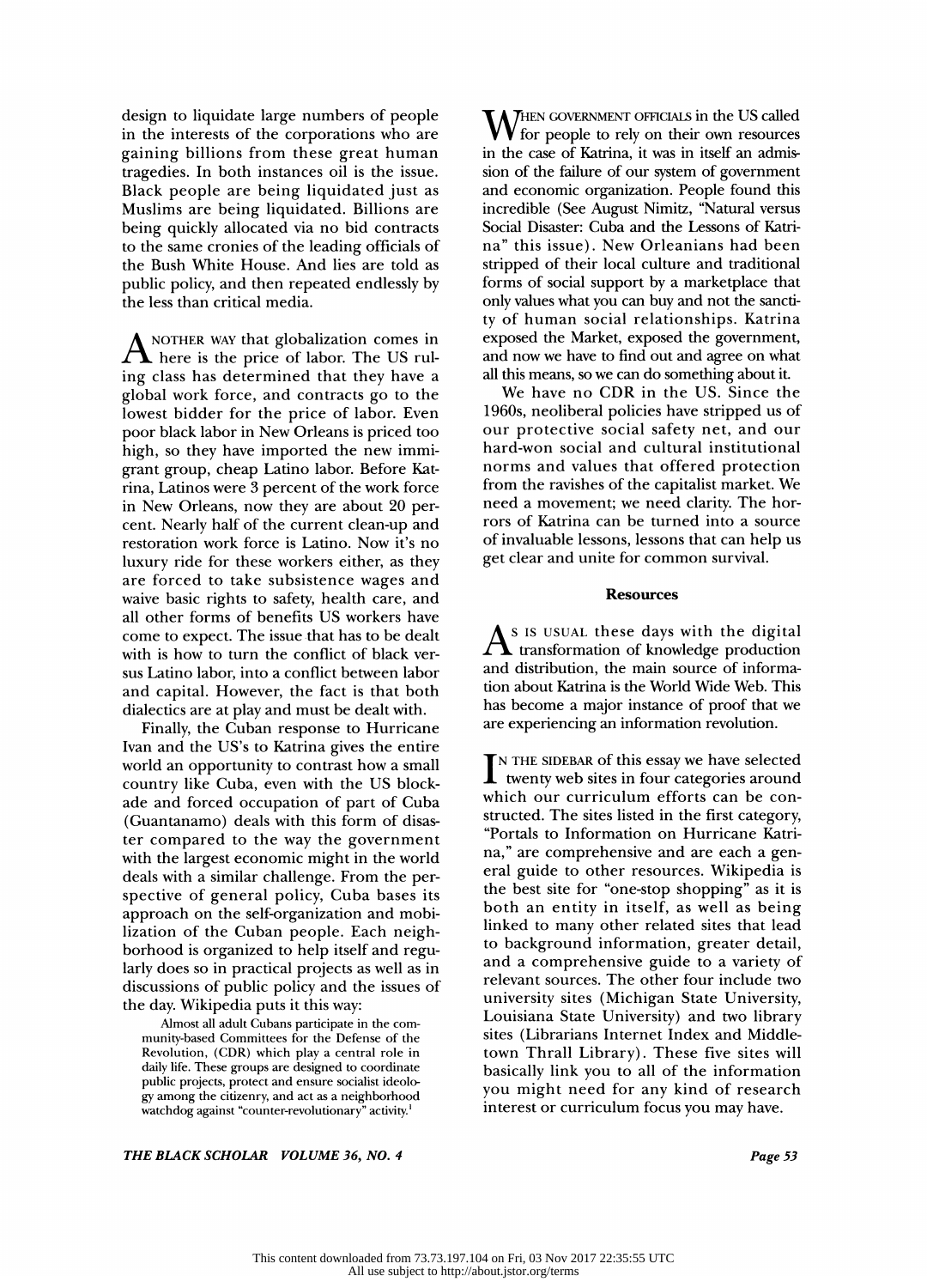# KATRINA RESOURCES ON THE WORLD WIDE WEB

#### PORTALS TO INFORMATION ON HURRICANE KATRINA

Hurricane Katrina (Wikipedia) http://en.wikipedia.org/wiki/Hurricane Katrina

 Hurricane Katrina: Research and Resources (Michigan State University) http://www.lib.msu.edu/libinstr/katrina.htm

 Hurricane Katrina Information Resources (Louisiana State University) http://www.lsu.edu/faculty/mccarthy/katrina.htm

 Hurricane Katrina (Librarians Internet Index) http://lii.org/pub/topic/hurricanekatrina

 Hurricane Katrina Information Guide (Middletown Thrall Library Special Coverage) http://www.thrall.org/katrina/

#### MILITANT VOICES FROM THE PEOPLE STRUGGLES

 The People's Hurricane Relief Fund and Oversight Coalition http://www.peopleshurricane.org/

 People's Organizing Committee http://www.peoplesorganizing.org/

 Rebuilding New Orleans (ACORN) http://www.acorn.org/index.php?id=9703

 New Orleans IndyMedia http://neworleans.indymedia.org/

 And Injustice For All: Workers Lives in the Reconstruction of New Orleans http://newreconstruction.civilrights.org/details.cfm?id=46602

#### BLACK PERSPECTIVES ON THE DISASTER CALLED KATRINA

 The Unmasking of Nexo Orleans: Documentary on Hurricane Katrina (The Final Call video) http://www.finalcall.com/katrina/

 Black American Web dot com http://www.blackamericaweb.com/site.aspx/headlines/katrinaindex

 Katrina: An Unnatural Disaster http://www.kersplebedeb.com/mystuff/katrina/index.html

 Resurrecting New Orleans (AOL Black Voices) http://blackvoices.aol.com/black\_news/resurrecting\_neworleans\_hub

 Hurricane Song (R&B by Allen Watty) http://www.hurricanesong.com/

 Mos Def, "It's dollar day in New Orleans" (Rap video) http://video.google.com/videoplay?docid=-4062150873526199969&q=mos+def&hl=en

#### REPORTS OVER THE LAST YEAR

 One Year After Katrina: The State of New Orleans and the Gulf Coast (Institute for Southern Studies/Southern Exposure) http://www.reconstructionwatch.org/images/One\_Year\_After.pdf

 Katrina: One Year Later (The Times-Picayune newspaper of New Orleans) http://www.nola.com/katrina/

 Katrina: One Year Later (National Public Radio) http://www.npr.org/news/specials/katrina/oneyearlater/

 One Year After Katrina (NAACP) http://www.naacp.org/home/

 Katrina: The Crimes of System (Revolutionary Worker Newspaper) http://www.rwor.org/katrina/index.htm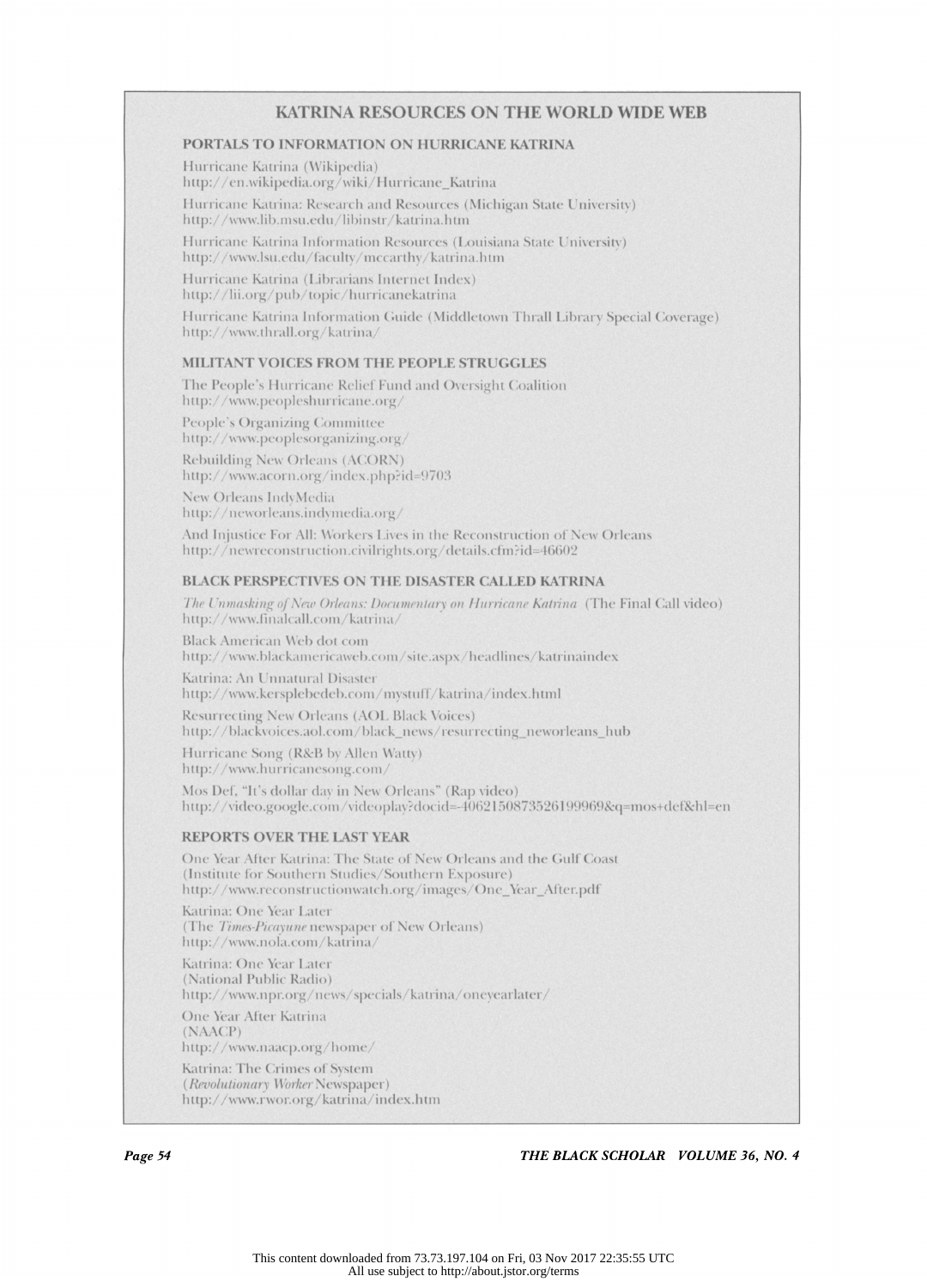There is much to learn from these media sites, especially those of the major media (newspapers and TV). Documentary inter views conducted on the scene, photographs and video are key visual sources. However, we have to give special acknowledgement to IndyMedia, the media outlet for movement activists that frequently goes more to the grassroots and presents oppositional view points more so than the mainstream outlets. In addition, the black media is critical for a full understanding. This is particularly demonstrated by the video documentary by the Final Call, The Unmasking of New Orleans.

 My strong recommendation, if one wants to follow the events as they happened and think though the issues on a day-by-day, and month-by-month basis, is to follow two jour nalism archives that cover the entire year since the tragic days—the  $Times-Picayune$  newspaper of New Orleans and the Revolu tionary Worker newspaper; the former repre sents the mainstream and the latter the left. We have no black media that has a compara ble archive of analysis, though the "webliog raphy" on "Katrina: An Unnatural Disaster" comes close as a compilation from various sources. In addition, there are cultural cre ations that should not be overlooked because we have to engage both cognitive and emotional issues to make sense of Katri na. For this, we can turn to Mos Def and Allen Watty for excellent musical statements that cut to the heart of the matter. These artists clearly articulate that black and poor New Orleanians were betrayed abandoned by government on all levels, by black officials and white.

 $\boldsymbol{K}$  ATRINA IS THE SUBJECT of a large outpour and scholarly press. Especially important are essays by Mike Davis, the collection at the Social Science Research Council, Saladin Muhamad, and the Pew Surveys, etc. There is a small set of books that are important ref erence works for comprehensive courage. In Rising Tide: The Great Mississippi Flood of 1927 and How It Changed America (1998), John Barry's account of the 1927 Mississippi flood establishes it as the historical precedent for Katrina, and Douglass Brinkley's The Great

 Deluge: Hurricane Katrina, New Orleans, and the Mississippi Gulf Coast (2006) weaves together the most complete history of Katri na. Each chapter covers one day from August 27 through September 3, 2005. There are at least four other compelling crit ical books, written by Ivor Van Heerden and Mike Bryden (2006), Eric Mann (2006), Michael Eric Dyson (2006), and David Dante Troutt(2006).

#### Curriculum

TIVEN THE MATERIAL that exists we can  $\mathbf U$  begin to reflect on various points of emphasis for a Black Studies curriculum.

#### 1. Historical Perspective

 The comparison of the 1927 Mississippi flood and the 2005 Katrina Hurricane is a rich terrain for analysis. Many have argued one is a precedent for the other-history repeating itself. The historical comparison can best be understood by examining each event in its own historical context: the 1927 flood happened during the rural, agricultur ally based tenancy period, while in 2005 peo ple are in the dislocation logic of the infor mation revolution of global capitalism. In 1927, black labor continued to power South ern-based US cotton agriculture, thus blacks were forced at gunpoint to stay and work on the levees and then to stay to work the land. Our labor was needed then. In 2005, global capitalism has replaced our labor, moving manufacturing sites outside of the US or importing cheaper Latino, mainly Mexican labor to the US. Today, our labor is not need ed, but ironically, our real estate is, so Katri na has facilitated a land-grab and we have been thrown out every which-a-way.

#### 2. Science and Policy

 The levees in the gulf should be a focus. The most direct focus should be on the plan ning and implementation of the levee system by the US Army Corp of Engineers. But one overall key issue is how we as a society relate to our natural environment. The focus in the gulf region is on water and oil. Black Studies can place these issues in the cultural and his torical context of the African Diaspora. Black Studies can also evaluate all related govern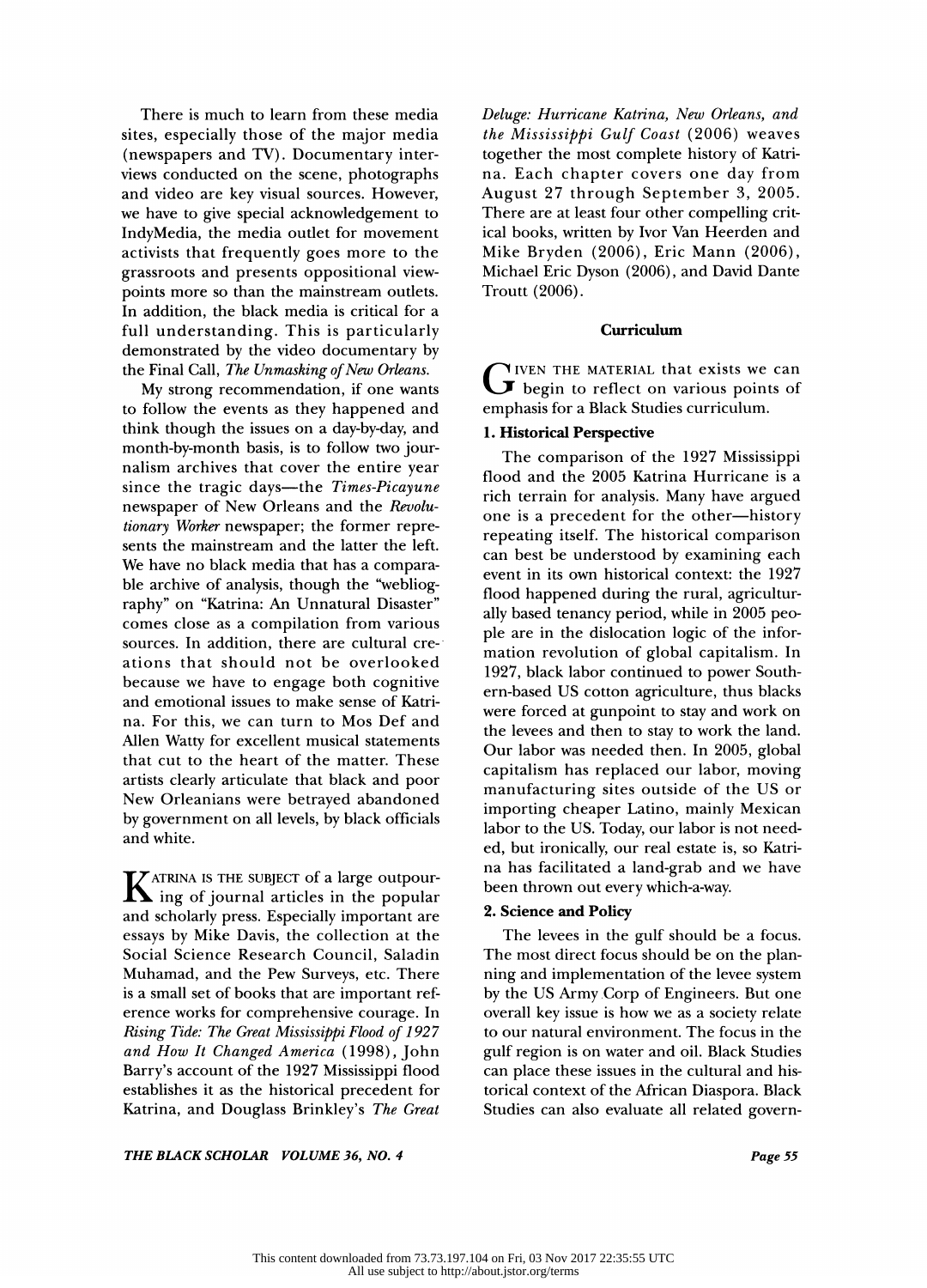ment and scientific practices to critically search for patterns of discrimination and inequality (See Rayvon Fouché, "The Wretched of the Gulf," this issue). The African Diaspora stretches into Holland and therefore, Black Studies can play a role in learning from the Dutch experience.

# 3. Demography

 Everybody in the Gulf Coast was hit, but not in the same way. Typical was New Orleans; the black and poor sustained the hardest hits. Blacks were at the bottom, thus they suffered the most. But there are so many more variables to examine-age, resi dence, social ties, educational level, church affiliation, access to communication and information, etc. Dyson (in Troutt 2006) dis cusses demography in terms of migration. He has a typology of three kinds of migra tion: submerged, subversive, and subsidized. There has also been discussion that the Kat rina dispersal has created a new diaspora. Where are people? Who has come back? Where have people begun new lives and how are they turning out? How are host commu nities being impacted by their new arrivals?

# 4. Political Economy

 How does this crisis help us understand the general socio-economic security and sta bility of the black community in general? The focus here is on following the money, ownership, and power. On the one hand, we have the \$100 billion that was supposed to come from the federal government. An even more important focus is on land and home ownership. For example: the Ninth Ward was 96 percent black, with 54 percent home own ership. However, almost 70 percent had no flood insurance. Who is going to get the land? (See Lisa Bates, "Post-Katrina Hous ing," this issue.) In general, though, our eco nomic concern is mainly about jobs. Before Katrina, in New Orleans, 45 percent of African American males over the age of 16 were unemployed. Moreover, the black mid dle class's welfare is dependent on its rela tionship to the majority of the black commu nity. For example, teachers need the public schools full of children; social workers need welfare recipients, etc.

### 5. Culture

 The cultural tradition of the Gulf region, especially New Orleans, was rooted in a histori cal community of intergenerational talent development and creative genius. Katrina dis located the segregated black community on which this tradition was based. Who remains, who will return, and what difference will it make for the culture of the city and region? On the other hand, if our concern is the future, then there are grounds for a great opti mism. Because of Katrina's dispersal of black New Orleanians there is now some New Orleans energy in other communities. How will this lead to exciting new cultural develop ments? Will the underground, mixed-tape, independent, community based musicians offer one place to witness the new creativity? What will the new voices on the open-mike slam poetry scene have to say? How will they alter the content and style of the mixed-tape and open-mike slam poetry scenes? The images and stories will be about Katrina expe riences but on a deeper level they will be about what it means to be a human being fac ing the limits of existence.

# 6. Politics

 Katrina has contributed another tactic in the new disenfranchisement, along with Florida (2000) and Ohio (2004). The New Orleans Mayoral election suggests the end of democracy. Following a forced dispersal the system failed to maximize absentee balloting. New Orleans has an African American Mayor. His performance needs careful ana lyzing and evaluation. What power do black people have? Do poor black people have rep resentation? What alliances are necessary with labor, with Latinos, with poor white peo ple, all unemployed, etc.?

# 7. Social Justice Struggles

 The freedom struggle at the heart of all radical black traditions is reemerging in the aftermath of Katrina. How they respond to Katrina is a basis for comparing black lead ers. Every national organization and move ment has a position and some form of practi cal activity responding to this crisis. The key demand is the right of the evacuees to return. This battle faces many specific obsta cles. On the other hand, what was there isn't